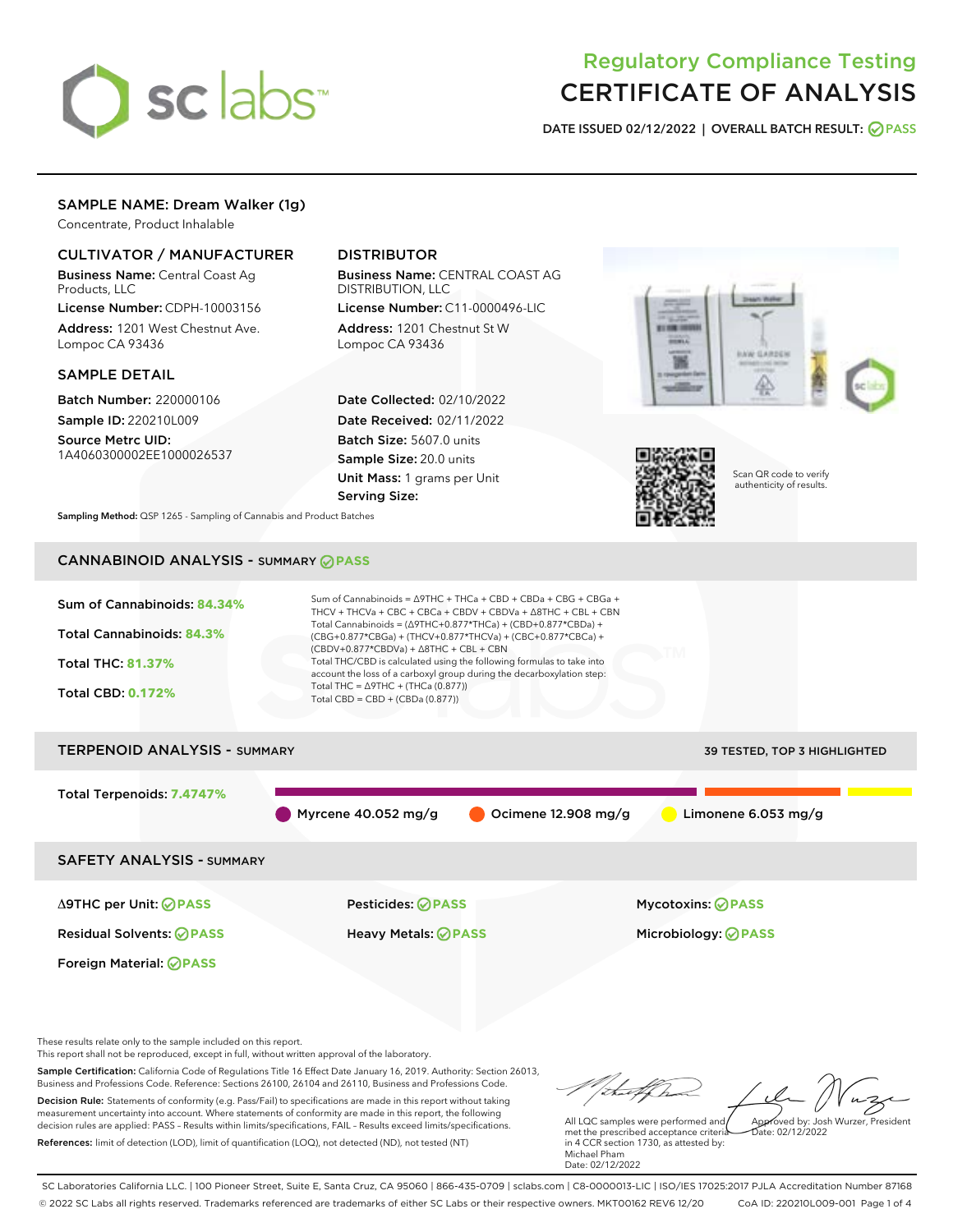

Terpene analysis utilizing gas chromatography-flame ionization detection (GC-



DREAM WALKER (1G) | DATE ISSUED 02/12/2022 | OVERALL BATCH RESULT: **○** PASS

TERPENOID TEST RESULTS - 02/12/2022

FID). **Method:** QSP 1192 - Analysis of Terpenoids by GC-FID

#### CANNABINOID TEST RESULTS - 02/11/2022 2 PASS

Tested by high-performance liquid chromatography with diode-array detection (HPLC-DAD). **Method:** QSP 1157 - Analysis of Cannabinoids by HPLC-DAD

#### TOTAL CANNABINOIDS: **84.3%**

Total Cannabinoids (Total THC) + (Total CBD) + (Total CBG) + (Total THCV) + (Total CBC) + (Total CBDV) + ∆8THC + CBL + CBN

TOTAL THC: **81.37%** Total THC (∆9THC+0.877\*THCa)

TOTAL CBD: **0.172%**

Total CBD (CBD+0.877\*CBDa)

TOTAL CBG: 1.899% Total CBG (CBG+0.877\*CBGa)

TOTAL THCV: 0.5% Total THCV (THCV+0.877\*THCVa)

TOTAL CBC: ND Total CBC (CBC+0.877\*CBCa)

TOTAL CBDV: ND Total CBDV (CBDV+0.877\*CBDVa)

| <b>COMPOUND</b>  | LOD/LOQ<br>(mg/g)          | <b>MEASUREMENT</b><br><b>UNCERTAINTY</b><br>(mg/g) | <b>RESULT</b><br>(mg/g) | <b>RESULT</b><br>(%) |
|------------------|----------------------------|----------------------------------------------------|-------------------------|----------------------|
| <b>A9THC</b>     | 0.06 / 0.26                | ±27.991                                            | 813.70                  | 81.370               |
| <b>CBG</b>       | 0.06/0.19                  | ±0.748                                             | 18.99                   | 1.899                |
| <b>THCV</b>      | 0.1 / 0.2                  | ±0.25                                              | 5.0                     | 0.50                 |
| <b>CBN</b>       | 0.1/0.3                    | ±0.16                                              | 2.4                     | 0.24                 |
| <b>CBD</b>       | 0.07/0.29                  | ±0.080                                             | 1.72                    | 0.172                |
| $\triangle$ 8THC | 0.1 / 0.4                  | ±0.13                                              | 1.6                     | 0.16                 |
| <b>THCa</b>      | 0.05/0.14                  | N/A                                                | <b>ND</b>               | <b>ND</b>            |
| <b>THCVa</b>     | 0.07/0.20                  | N/A                                                | <b>ND</b>               | <b>ND</b>            |
| <b>CBDa</b>      | 0.02/0.19                  | N/A                                                | <b>ND</b>               | <b>ND</b>            |
| <b>CBDV</b>      | 0.04/0.15                  | N/A                                                | <b>ND</b>               | <b>ND</b>            |
| <b>CBDVa</b>     | 0.03/0.53                  | N/A                                                | <b>ND</b>               | <b>ND</b>            |
| <b>CBGa</b>      | 0.1/0.2                    | N/A                                                | <b>ND</b>               | <b>ND</b>            |
| <b>CBL</b>       | 0.06 / 0.24                | N/A                                                | <b>ND</b>               | <b>ND</b>            |
| <b>CBC</b>       | 0.2 / 0.5                  | N/A                                                | <b>ND</b>               | <b>ND</b>            |
| <b>CBCa</b>      | 0.07/0.28                  | N/A                                                | <b>ND</b>               | <b>ND</b>            |
|                  | <b>SUM OF CANNABINOIDS</b> |                                                    | 843.4 mg/g              | 84.34%               |

#### **UNIT MASS: 1 grams per Unit**

| ∆9THC per Unit                         | 1100 per-package limit | 813.70 mg/unit | <b>PASS</b> |
|----------------------------------------|------------------------|----------------|-------------|
| <b>Total THC per Unit</b>              |                        | 813.70 mg/unit |             |
| <b>CBD per Unit</b>                    |                        | $1.72$ mg/unit |             |
| <b>Total CBD per Unit</b>              |                        | $1.72$ mg/unit |             |
| <b>Sum of Cannabinoids</b><br>per Unit |                        | 843.4 mg/unit  |             |
| <b>Total Cannabinoids</b><br>per Unit  |                        | 843.4 mg/unit  |             |

| <b>COMPOUND</b>         | LOD/LOQ<br>(mg/g) | <b>MEASUREMENT</b><br><b>UNCERTAINTY</b><br>(mg/g) | <b>RESULT</b><br>(mg/g)                         | <b>RESULT</b><br>(%) |
|-------------------------|-------------------|----------------------------------------------------|-------------------------------------------------|----------------------|
| <b>Myrcene</b>          | 0.008 / 0.025     | ±0.5167                                            | 40.052                                          | 4.0052               |
| Ocimene                 | 0.011 / 0.038     | ±0.4143                                            | 12.908                                          | 1.2908               |
| Limonene                | 0.005 / 0.016     | ±0.0866                                            | 6.053                                           | 0.6053               |
| $\beta$ Caryophyllene   | 0.004 / 0.012     | ±0.1806                                            | 5.072                                           | 0.5072               |
| $\alpha$ Pinene         | 0.005 / 0.017     | ±0.0205                                            | 2.388                                           | 0.2388               |
| Linalool                | 0.009/0.032       | ±0.0760                                            | 1.999                                           | 0.1999               |
| trans-β-Farnesene       | 0.008 / 0.025     | ±0.0588                                            | 1.656                                           | 0.1656               |
| $\beta$ Pinene          | 0.004 / 0.014     | ±0.0184                                            | 1.600                                           | 0.1600               |
| $\alpha$ Humulene       | 0.009/0.029       | ±0.0455                                            | 1.418                                           | 0.1418               |
| Fenchol                 | 0.010 / 0.034     | ±0.0123                                            | 0.318                                           | 0.0318               |
| Terpineol               | 0.016 / 0.055     | ±0.0154                                            | 0.251                                           | 0.0251               |
| $\alpha$ Cedrene        | 0.005 / 0.016     | ±0.0060                                            | 0.199                                           | 0.0199               |
| <b>Terpinolene</b>      | 0.008 / 0.026     | ±0.0026                                            | 0.128                                           | 0.0128               |
| Camphene                | 0.005 / 0.015     | ±0.0013                                            | 0.116                                           | 0.0116               |
| Nerolidol               | 0.009 / 0.028     | ±0.0066                                            | 0.105                                           | 0.0105               |
| <b>Borneol</b>          | 0.005 / 0.016     | ±0.0041                                            | 0.097                                           | 0.0097               |
| Fenchone                | 0.009 / 0.028     | ±0.0024                                            | 0.082                                           | 0.0082               |
| $\alpha$ Bisabolol      | 0.008 / 0.026     | ±0.0043                                            | 0.081                                           | 0.0081               |
| Caryophyllene<br>Oxide  | 0.010 / 0.033     | ±0.0034                                            | 0.074                                           | 0.0074               |
| Valencene               | 0.009 / 0.030     | ±0.0034                                            | 0.049                                           | 0.0049               |
| Citronellol             | 0.003 / 0.010     | ±0.0020                                            | 0.040                                           | 0.0040               |
| $\gamma$ Terpinene      | 0.006 / 0.018     | ±0.0006                                            | 0.033                                           | 0.0033               |
| $\alpha$ Terpinene      | 0.005 / 0.017     | ±0.0003                                            | 0.019                                           | 0.0019               |
| Geraniol                | 0.002 / 0.007     | ±0.0004                                            | 0.009                                           | 0.0009               |
| $\alpha$ Phellandrene   | 0.006 / 0.020     | N/A                                                | <loq< th=""><th><loq< th=""></loq<></th></loq<> | <loq< th=""></loq<>  |
| p-Cymene                | 0.005 / 0.016     | N/A                                                | <loq< th=""><th><loq< th=""></loq<></th></loq<> | <loq< th=""></loq<>  |
| Sabinene Hydrate        | 0.006 / 0.022     | N/A                                                | <loq< th=""><th><loq< th=""></loq<></th></loq<> | <loq< th=""></loq<>  |
| Isoborneol              | 0.004 / 0.012     | N/A                                                | <loq< th=""><th><loq< th=""></loq<></th></loq<> | <loq< th=""></loq<>  |
| Sabinene                | 0.004 / 0.014     | N/A                                                | ND                                              | <b>ND</b>            |
| 3 Carene                | 0.005 / 0.018     | N/A                                                | <b>ND</b>                                       | ND                   |
| Eucalyptol              | 0.006 / 0.018     | N/A                                                | ND                                              | ND                   |
| (-)-Isopulegol          | 0.005 / 0.016     | N/A                                                | <b>ND</b>                                       | ND                   |
| Camphor                 | 0.006 / 0.019     | N/A                                                | ND                                              | ND                   |
| Menthol                 | 0.008 / 0.025     | N/A                                                | ND                                              | ND                   |
| Nerol                   | 0.003 / 0.011     | N/A                                                | ND                                              | ND                   |
| $R-(+)$ -Pulegone       | 0.003 / 0.011     | N/A                                                | ND                                              | ND                   |
| <b>Geranyl Acetate</b>  | 0.004 / 0.014     | N/A                                                | ND                                              | ND                   |
| Guaiol                  | 0.009 / 0.030     | N/A                                                | ND                                              | ND                   |
| Cedrol                  | 0.008 / 0.027     | N/A                                                | ND                                              | ND                   |
| <b>TOTAL TERPENOIDS</b> |                   |                                                    | 74.747 mg/g                                     | 7.4747%              |

SC Laboratories California LLC. | 100 Pioneer Street, Suite E, Santa Cruz, CA 95060 | 866-435-0709 | sclabs.com | C8-0000013-LIC | ISO/IES 17025:2017 PJLA Accreditation Number 87168 © 2022 SC Labs all rights reserved. Trademarks referenced are trademarks of either SC Labs or their respective owners. MKT00162 REV6 12/20 CoA ID: 220210L009-001 Page 2 of 4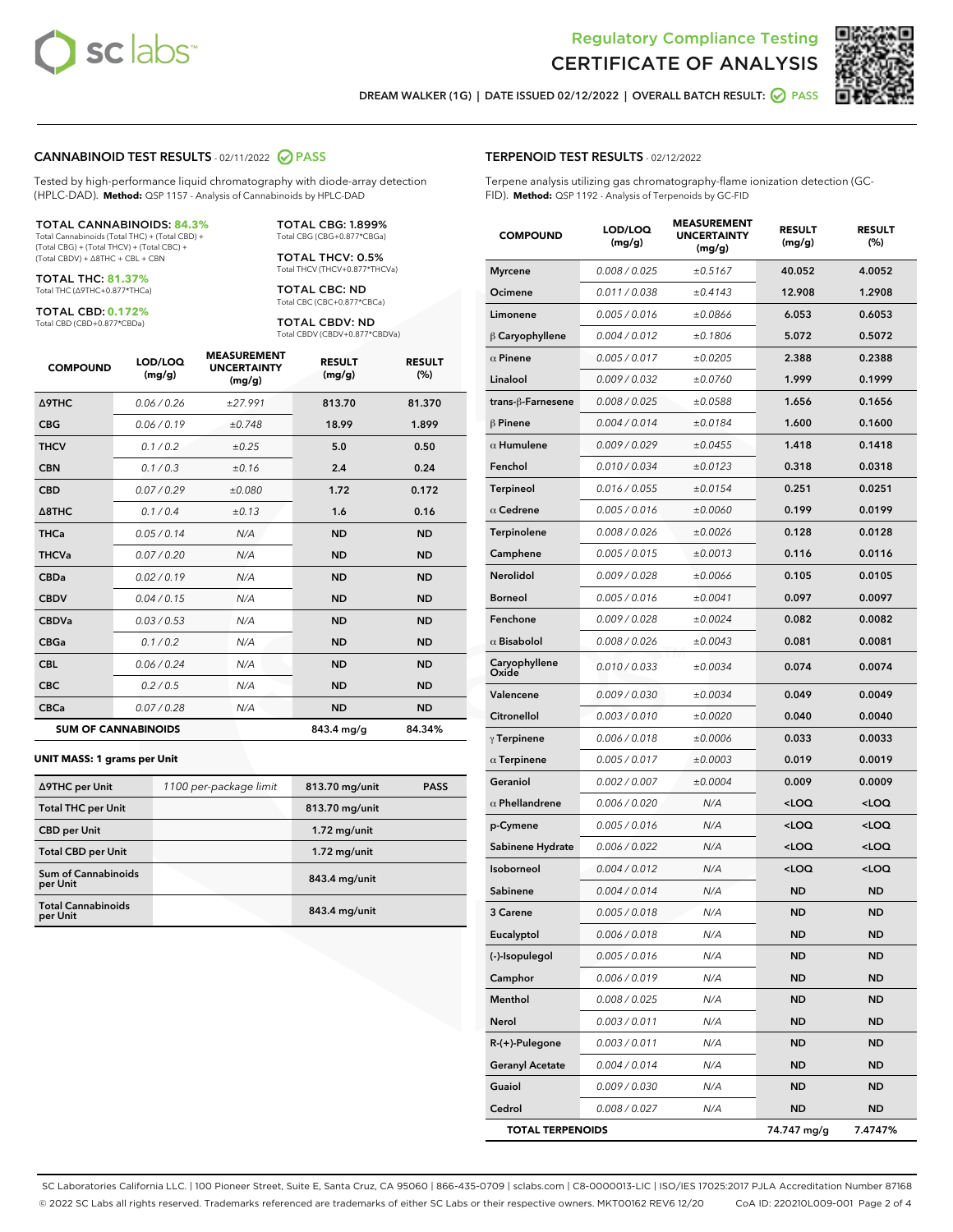



DREAM WALKER (1G) | DATE ISSUED 02/12/2022 | OVERALL BATCH RESULT: **○** PASS

# CATEGORY 1 PESTICIDE TEST RESULTS - 02/11/2022 2 PASS

Pesticide and plant growth regulator analysis utilizing high-performance liquid chromatography-mass spectrometry (HPLC-MS) or gas chromatography-mass spectrometry (GC-MS). \*GC-MS utilized where indicated. **Method:** QSP 1212 - Analysis of Pesticides and Mycotoxins by LC-MS or QSP 1213 - Analysis of Pesticides by GC-MS

| <b>COMPOUND</b>             | LOD/LOQ<br>$(\mu g/g)$ | <b>ACTION</b><br><b>LIMIT</b><br>$(\mu g/g)$ | <b>MEASUREMENT</b><br><b>UNCERTAINTY</b><br>$(\mu g/g)$ | <b>RESULT</b><br>$(\mu g/g)$ | <b>RESULT</b> |
|-----------------------------|------------------------|----------------------------------------------|---------------------------------------------------------|------------------------------|---------------|
| Aldicarb                    | 0.03 / 0.08            | $\ge$ LOD                                    | N/A                                                     | <b>ND</b>                    | <b>PASS</b>   |
| Carbofuran                  | 0.02/0.05              | $>$ LOD                                      | N/A                                                     | <b>ND</b>                    | <b>PASS</b>   |
| Chlordane*                  | 0.03/0.08              | $\ge$ LOD                                    | N/A                                                     | <b>ND</b>                    | <b>PASS</b>   |
| Chlorfenapyr*               | 0.03/0.10              | $\ge$ LOD                                    | N/A                                                     | <b>ND</b>                    | <b>PASS</b>   |
| Chlorpyrifos                | 0.02 / 0.06            | $\ge$ LOD                                    | N/A                                                     | <b>ND</b>                    | <b>PASS</b>   |
| Coumaphos                   | 0.02/0.07              | $>$ LOD                                      | N/A                                                     | <b>ND</b>                    | <b>PASS</b>   |
| <b>Daminozide</b>           | 0.02 / 0.07            | $\ge$ LOD                                    | N/A                                                     | <b>ND</b>                    | <b>PASS</b>   |
| <b>DDVP</b><br>(Dichlorvos) | 0.03/0.09              | $\ge$ LOD                                    | N/A                                                     | <b>ND</b>                    | <b>PASS</b>   |
| <b>Dimethoate</b>           | 0.03 / 0.08            | $\ge$ LOD                                    | N/A                                                     | <b>ND</b>                    | <b>PASS</b>   |
| Ethoprop(hos)               | 0.03/0.10              | $\ge$ LOD                                    | N/A                                                     | <b>ND</b>                    | <b>PASS</b>   |
| Etofenprox                  | 0.02 / 0.06            | $\ge$ LOD                                    | N/A                                                     | <b>ND</b>                    | <b>PASS</b>   |
| Fenoxycarb                  | 0.03 / 0.08            | $\ge$ LOD                                    | N/A                                                     | <b>ND</b>                    | <b>PASS</b>   |
| Fipronil                    | 0.03/0.08              | $>$ LOD                                      | N/A                                                     | <b>ND</b>                    | <b>PASS</b>   |
| Imazalil                    | 0.02 / 0.06            | $\ge$ LOD                                    | N/A                                                     | <b>ND</b>                    | <b>PASS</b>   |
| Methiocarb                  | 0.02 / 0.07            | $\ge$ LOD                                    | N/A                                                     | <b>ND</b>                    | <b>PASS</b>   |
| Methyl<br>parathion         | 0.03/0.10              | $>$ LOD                                      | N/A                                                     | <b>ND</b>                    | <b>PASS</b>   |
| <b>Mevinphos</b>            | 0.03/0.09              | $>$ LOD                                      | N/A                                                     | <b>ND</b>                    | <b>PASS</b>   |
| Paclobutrazol               | 0.02 / 0.05            | $\ge$ LOD                                    | N/A                                                     | <b>ND</b>                    | <b>PASS</b>   |
| Propoxur                    | 0.03/0.09              | $>$ LOD                                      | N/A                                                     | <b>ND</b>                    | <b>PASS</b>   |
| Spiroxamine                 | 0.03 / 0.08            | $\ge$ LOD                                    | N/A                                                     | <b>ND</b>                    | <b>PASS</b>   |
| Thiacloprid                 | 0.03/0.10              | $\ge$ LOD                                    | N/A                                                     | <b>ND</b>                    | <b>PASS</b>   |

#### CATEGORY 2 PESTICIDE TEST RESULTS - 02/11/2022 2 PASS

| <b>COMPOUND</b>          | LOD/LOO<br>$(\mu g/g)$ | <b>ACTION</b><br>LIMIT<br>$(\mu g/g)$ | <b>MEASUREMENT</b><br><b>UNCERTAINTY</b><br>$(\mu g/g)$ | <b>RESULT</b><br>$(\mu g/g)$ | <b>RESULT</b> |
|--------------------------|------------------------|---------------------------------------|---------------------------------------------------------|------------------------------|---------------|
| Abamectin                | 0.03/0.10              | 0.1                                   | N/A                                                     | <b>ND</b>                    | <b>PASS</b>   |
| Acephate                 | 0.02/0.07              | 0.1                                   | N/A                                                     | <b>ND</b>                    | <b>PASS</b>   |
| Acequinocyl              | 0.02/0.07              | 0.1                                   | N/A                                                     | <b>ND</b>                    | <b>PASS</b>   |
| Acetamiprid              | 0.02 / 0.05            | 0.1                                   | N/A                                                     | <b>ND</b>                    | <b>PASS</b>   |
| Azoxystrobin             | 0.02/0.07              | 0.1                                   | N/A                                                     | <b>ND</b>                    | <b>PASS</b>   |
| <b>Bifenazate</b>        | 0.01 / 0.04            | 0.1                                   | N/A                                                     | <b>ND</b>                    | <b>PASS</b>   |
| <b>Bifenthrin</b>        | 0.02 / 0.05            | 3                                     | N/A                                                     | <b>ND</b>                    | <b>PASS</b>   |
| <b>Boscalid</b>          | 0.03/0.09              | 0.1                                   | N/A                                                     | <b>ND</b>                    | <b>PASS</b>   |
| Captan                   | 0.19/0.57              | 0.7                                   | N/A                                                     | <b>ND</b>                    | <b>PASS</b>   |
| Carbaryl                 | 0.02/0.06              | 0.5                                   | N/A                                                     | <b>ND</b>                    | <b>PASS</b>   |
| Chlorantranilip-<br>role | 0.04/0.12              | 10                                    | N/A                                                     | <b>ND</b>                    | <b>PASS</b>   |
| Clofentezine             | 0.03/0.09              | 0.1                                   | N/A                                                     | <b>ND</b>                    | <b>PASS</b>   |

| <b>CATEGORY 2 PESTICIDE TEST RESULTS</b> - 02/11/2022 continued |
|-----------------------------------------------------------------|
|-----------------------------------------------------------------|

| <b>COMPOUND</b>               | LOD/LOQ<br>(µg/g) | <b>ACTION</b><br>LIMIT<br>(µg/g) | <b>MEASUREMENT</b><br><b>UNCERTAINTY</b><br>(µg/g) | <b>RESULT</b><br>$(\mu g/g)$ | <b>RESULT</b> |
|-------------------------------|-------------------|----------------------------------|----------------------------------------------------|------------------------------|---------------|
| Cyfluthrin                    | 0.12 / 0.38       | $\overline{c}$                   | N/A                                                | ND                           | <b>PASS</b>   |
| Cypermethrin                  | 0.11 / 0.32       | 1                                | N/A                                                | <b>ND</b>                    | <b>PASS</b>   |
| <b>Diazinon</b>               | 0.02 / 0.05       | 0.1                              | N/A                                                | <b>ND</b>                    | <b>PASS</b>   |
| Dimethomorph                  | 0.03 / 0.09       | 2                                | N/A                                                | <b>ND</b>                    | <b>PASS</b>   |
| Etoxazole                     | 0.02 / 0.06       | 0.1                              | N/A                                                | <b>ND</b>                    | <b>PASS</b>   |
| Fenhexamid                    | 0.03 / 0.09       | 0.1                              | N/A                                                | <b>ND</b>                    | <b>PASS</b>   |
| Fenpyroximate                 | 0.02 / 0.06       | 0.1                              | N/A                                                | <b>ND</b>                    | <b>PASS</b>   |
| Flonicamid                    | 0.03 / 0.10       | 0.1                              | N/A                                                | <b>ND</b>                    | <b>PASS</b>   |
| Fludioxonil                   | 0.03/0.10         | 0.1                              | N/A                                                | <b>ND</b>                    | <b>PASS</b>   |
| Hexythiazox                   | 0.02 / 0.07       | 0.1                              | N/A                                                | <b>ND</b>                    | <b>PASS</b>   |
| Imidacloprid                  | 0.04 / 0.11       | 5                                | N/A                                                | <b>ND</b>                    | <b>PASS</b>   |
| Kresoxim-methyl               | 0.02 / 0.07       | 0.1                              | N/A                                                | <b>ND</b>                    | <b>PASS</b>   |
| <b>Malathion</b>              | 0.03 / 0.09       | 0.5                              | N/A                                                | <b>ND</b>                    | <b>PASS</b>   |
| Metalaxyl                     | 0.02 / 0.07       | $\overline{c}$                   | N/A                                                | <b>ND</b>                    | <b>PASS</b>   |
| Methomyl                      | 0.03 / 0.10       | $\mathbf{1}$                     | N/A                                                | <b>ND</b>                    | <b>PASS</b>   |
| Myclobutanil                  | 0.03 / 0.09       | 0.1                              | N/A                                                | <b>ND</b>                    | <b>PASS</b>   |
| <b>Naled</b>                  | 0.02 / 0.07       | 0.1                              | N/A                                                | <b>ND</b>                    | <b>PASS</b>   |
| Oxamyl                        | 0.04 / 0.11       | 0.5                              | N/A                                                | <b>ND</b>                    | <b>PASS</b>   |
| Pentachloronitro-<br>benzene* | 0.03/0.09         | 0.1                              | N/A                                                | <b>ND</b>                    | <b>PASS</b>   |
| Permethrin                    | 0.04 / 0.12       | 0.5                              | N/A                                                | <b>ND</b>                    | <b>PASS</b>   |
| Phosmet                       | 0.03 / 0.10       | 0.1                              | N/A                                                | <b>ND</b>                    | <b>PASS</b>   |
| Piperonylbu-<br>toxide        | 0.02 / 0.07       | 3                                | N/A                                                | <b>ND</b>                    | <b>PASS</b>   |
| Prallethrin                   | 0.03 / 0.08       | 0.1                              | N/A                                                | <b>ND</b>                    | <b>PASS</b>   |
| Propiconazole                 | 0.02 / 0.07       | 0.1                              | N/A                                                | <b>ND</b>                    | <b>PASS</b>   |
| Pyrethrins                    | 0.04 / 0.12       | 0.5                              | N/A                                                | <b>ND</b>                    | <b>PASS</b>   |
| Pyridaben                     | 0.02 / 0.07       | 0.1                              | N/A                                                | <b>ND</b>                    | <b>PASS</b>   |
| Spinetoram                    | 0.02 / 0.07       | 0.1                              | N/A                                                | ND                           | <b>PASS</b>   |
| Spinosad                      | 0.02 / 0.07       | 0.1                              | N/A                                                | <b>ND</b>                    | <b>PASS</b>   |
| Spiromesifen                  | 0.02 / 0.05       | 0.1                              | N/A                                                | <b>ND</b>                    | <b>PASS</b>   |
| Spirotetramat                 | 0.02 / 0.06       | 0.1                              | N/A                                                | <b>ND</b>                    | <b>PASS</b>   |
| Tebuconazole                  | 0.02 / 0.07       | 0.1                              | N/A                                                | ND                           | <b>PASS</b>   |
| Thiamethoxam                  | 0.03 / 0.10       | 5                                | N/A                                                | <b>ND</b>                    | <b>PASS</b>   |
| Trifloxystrobin               | 0.03 / 0.08       | 0.1                              | N/A                                                | <b>ND</b>                    | <b>PASS</b>   |

SC Laboratories California LLC. | 100 Pioneer Street, Suite E, Santa Cruz, CA 95060 | 866-435-0709 | sclabs.com | C8-0000013-LIC | ISO/IES 17025:2017 PJLA Accreditation Number 87168 © 2022 SC Labs all rights reserved. Trademarks referenced are trademarks of either SC Labs or their respective owners. MKT00162 REV6 12/20 CoA ID: 220210L009-001 Page 3 of 4